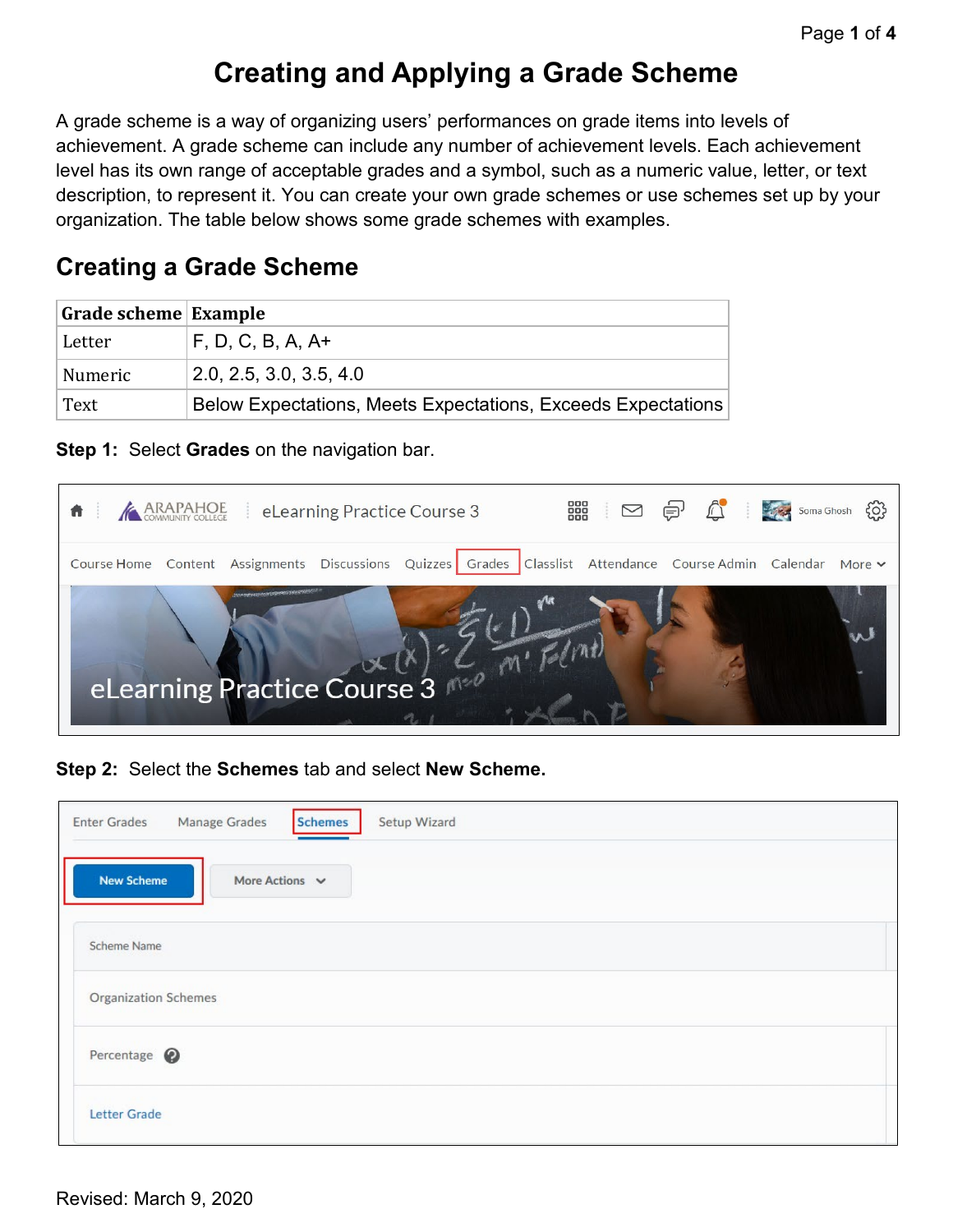**Step 3:** Enter a **Name** for the scheme. You can also enter a **Short Name** (optional) to display in the grade book.

- Define your grade ranges by entering the symbol you want to display for the grade range in the Symbol column. E.g., "A" or "Excellent" or "4.0"
- Enter the lowest grade to include in the range in the Start % column.

**Note:** The first range starts at 0 and ends at the next range's Start %.

- Select the color you want associated with the range in the Color column.
- Enter the value for the end range in the Assigned Value % field.
- Select **Add Ranges** to add additional grade scheme levels
- Select the Trashcan icon beside a grade scheme level to delete it.

|                                                           | New Scheme                     |          |                        |                     |        |
|-----------------------------------------------------------|--------------------------------|----------|------------------------|---------------------|--------|
| General<br>Name*<br><b>Short Name</b><br>Letter<br>Ranges | Letter Grades                  |          |                        |                     |        |
| $\#$                                                      | Symbol*                        | Start %* | Color                  | Assigned<br>Value % | Remove |
| $\mathbf{1}$                                              | $\mathsf F$                    | $\circ$  | $\star$                | 59                  |        |
| $\overline{2}$                                            | $\mathsf D$                    | 60       | $\star$                | 69                  | Ê      |
| 3                                                         | $\mathsf{C}$                   | 70       | $\star$                | 79                  | û      |
| $\overline{4}$                                            | $\,$ B                         | 80       | $\star$                | 89                  | û      |
| 5                                                         | $\overline{A}$                 | 90       | $\langle \psi \rangle$ | 100                 | â      |
|                                                           | + Add Ranges<br>$\overline{2}$ |          |                        |                     |        |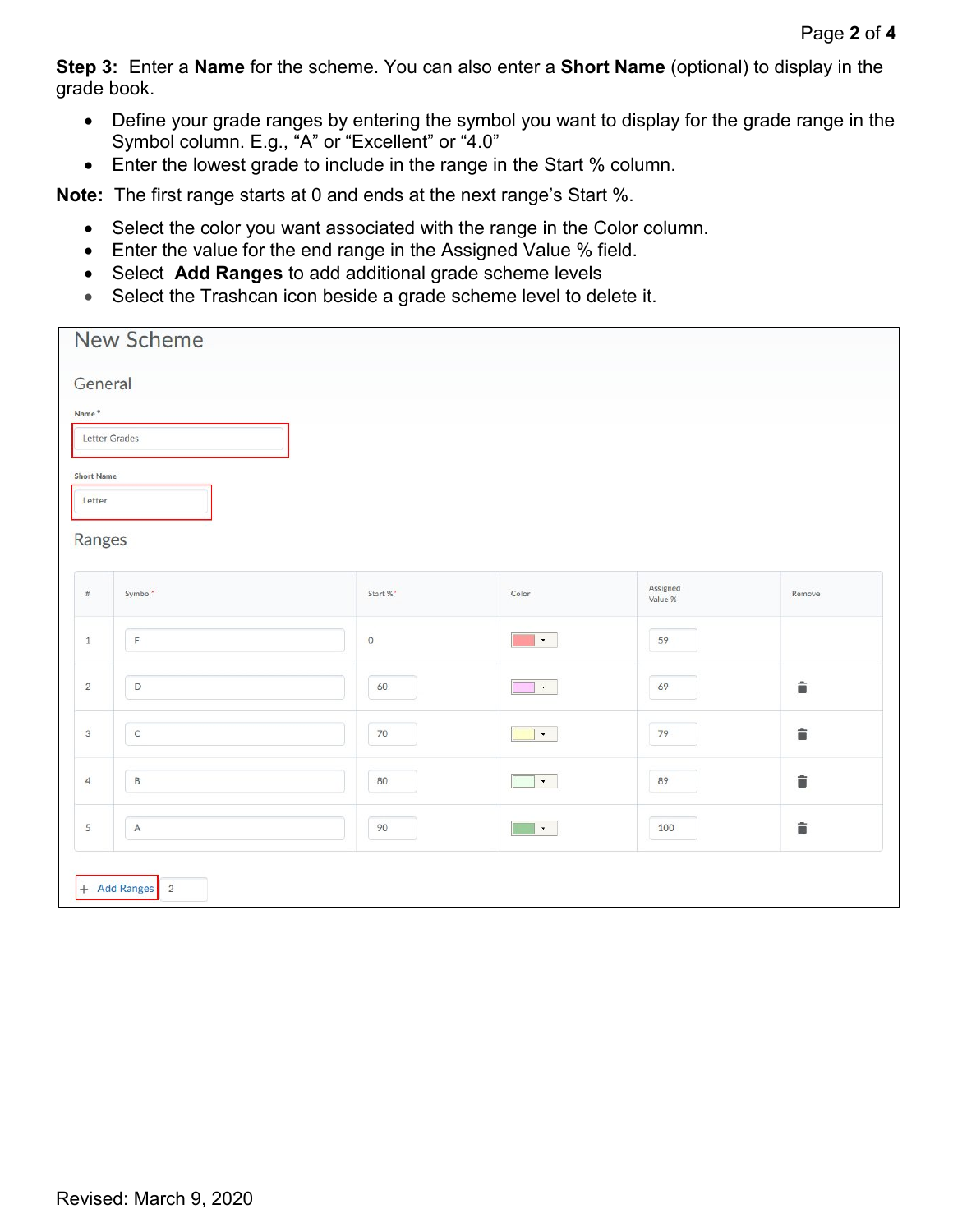## **Managing a Grade Scheme**

**Step 1:** On the **Schemes** tab, select the course scheme that you want to edit.

| <b>Enter Grades</b>         | Manage Grades       | <b>Schemes</b> | Setup Wizard |
|-----------------------------|---------------------|----------------|--------------|
| <b>New Scheme</b>           | More Actions $\vee$ |                |              |
| <b>Scheme Name</b>          |                     |                |              |
| <b>Organization Schemes</b> |                     |                |              |
| Percentage <sup>2</sup>     |                     |                |              |
| Letter Grade                |                     |                |              |
| <b>Course Schemes</b>       |                     |                |              |
| Letter Grades               |                     |                |              |

#### **Step 2:** Edit the fields as desired.

|                   | Edit - Letter Grades |          |          |                     |        |
|-------------------|----------------------|----------|----------|---------------------|--------|
| General           |                      |          |          |                     |        |
| Name <sup>*</sup> |                      |          |          |                     |        |
| Letter Grades     |                      |          |          |                     |        |
| <b>Short Name</b> |                      |          |          |                     |        |
| Letter            |                      |          |          |                     |        |
| Ranges            |                      |          |          |                     |        |
| $\#$              | Symbol*              | Start %* | Color    | Assigned<br>Value % | Remove |
| $\mathbf{1}$      | F                    | $\circ$  | $\star$  | 59                  |        |
| $\overline{2}$    | $\mathsf D$          | 60       | $\tau$ . | 69                  | û      |
| $\mathbf{3}$      | $\mathsf{C}$         | 70       | $\star$  | 79                  | û      |
| $\overline{4}$    | $\mathsf{B}$         | 80       | $\tau$   | 89                  | û      |